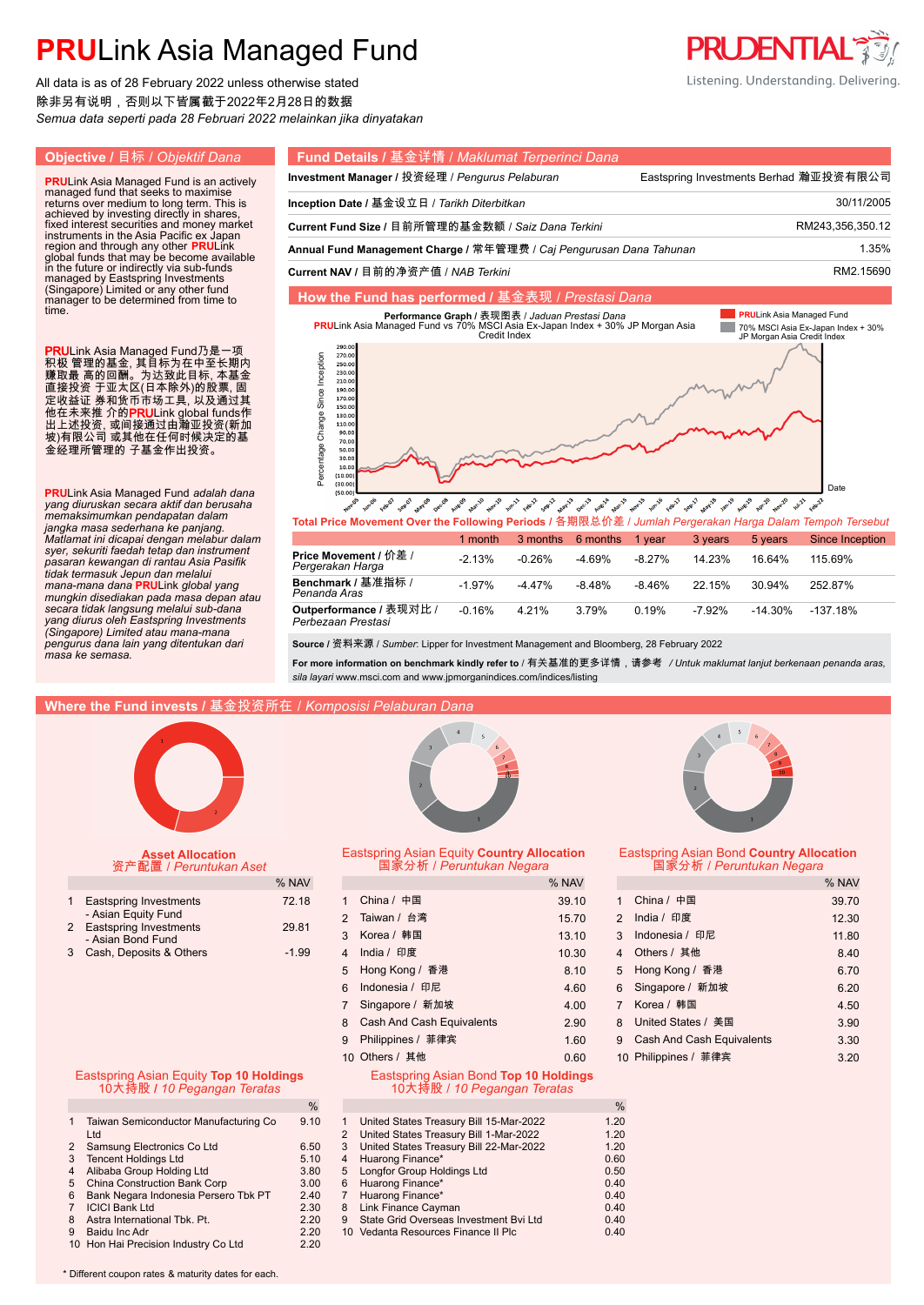All data is as of 28 February 2022 unless otherwise stated 除非另有说明,否则以下皆属截于2022年2月28日的数据 *Semua data seperti pada 28 Februari 2022 melainkan jika dinyatakan*

### **Monthly Update /** 每月简报 / *Peningkatan Bulanan*

### **Market Review /** 市场回顾 */ Tinjauan Bulanan*

### **Equity /** 股票市场 */ Ekuiti .*

Global equity markets fell in February as the conflict between Russia and Ukraine escalated, further heightening the ongoing inflationary pressures and building on the weaker sentiment earlier in the month amid the prospect of the ramp up of interest rates by major central banks. Russia had previously begun to build up troops on its border with the Ukraine, with further troops reported to have arrived in neighbouring pro-Russian Belarus towards the end of January. The US, UK and EU, as well as allies, announced a range of sanctions and restrictions, including expelling key Russian banks from SWIFT. European and emerging market equities underperformed in this environment, in USD terms, whilst Asia and Japan were relative outperformers. Commodities rallied, with Brent crude prices closing the month at over USD100.

**PRUDENTIAL FILL** 

Listening. Understanding. Delivering.

Asia ex Japan markets returned -2.4% in USD terms in February. China and Hong Kong equities returned -3.9% and -2.8% in USD terms respectively over the same period, amid the sporadic COVID-19 outbreaks within the countries. Hong Kong also saw a surge in cases, which resulted in enforcement plans to lockdown the city in March as part of its mandatory COVID-19 testing drive for its residents. Despite that, China's manufacturing PMI slightly improved from 50.1 in January to 50.2 in February, following the rising demand and expectations for further stimulus measures to be announced in the first week of March. Meanwhile, Taiwan equities delivered -2.5% in USD terms in February as the ongoing Russia-Ukraine crisis has instilled fears that Beijing could also invade the island.

ASEAN markets were among the outperformers in February, significantly outperforming both Emerging Markets and Emerging Markets Asia . The gains were led by Indonesia and Malaysia markets. The Indonesian market saw strong foreign inflows due to MSCI rebalancing. Separately, Malaysia's trade saw supply-side disruption and held back January exports while imports accelerated off recovering domestic demand and business .

Elsewhere, MSCI India returned -4.1%, the worst performing country in Emerging Markets Asia. Headline CPI rose to 6% YoY in January from 5.6% in December driven by a low base and increase in food prices. Trade deficit moderated to three-month low of US\$17.9bn in Jan 2022 (7.9% of GDP) from US\$21.7bn in Dec 2021 (8.8% of GDP) as imports slowed faster than exports. Within imports, the slowdown was broad-based but led by lower oil import growth. Separately, India announced its budget during the month and confirmed the government's stated objectives of financial consolidation and capex-driven growth.

全球股市于 2 月份下跌,归咎于俄罗斯和乌克兰之间的冲突升级,进一步加剧持续的通胀压力,使月内早些时候因主要央行可能加息而走弱的投资情绪雪上加霜。此 前,俄罗斯开始在接壤乌克兰边境集结军队;据报道,更多军队于 1 月底抵达亲俄的邻国白俄罗斯。美国、英国和欧盟及盟国宣布了一系列制裁和限制措施,包括将 俄罗斯主要银行从 SWIFT 系统中剔除。在这种环境下,以美元计价的欧洲和新兴市场股票表现不佳,亚洲和日本走势相对较好。大宗商品价格飙涨,布伦特原油价格 以超过100 美元的水平结束当月的交易。

亚洲除日本市场2月份以美元计下跌-2.4%。中国和香港爆发零星的新型冠状病毒个案,拖累股市同期内以美元计分别走低-3.9%和-2.8%。香港病例激增,政府于3 月 份祭出封城令,以配合新冠肺炎全民普篩。尽管如此,中国制造业采购经理人指数从 1 月份的 50.1 轻微走高至 2 月份的 50.2,多谢需求上涨,加上市场预期当局将 于3月第一周宣布推出更多刺激措施。与此同时,俄乌危机持续演进引发市场对北京趁机夺台的担忧,台湾股市 2 月份以美元计价的回酬为-2.5%。

东盟市场2月份表现优异,由印尼和马来西亚领涨,显著跑赢新兴市场和亚洲新兴市场。明晟(MSCI)进行权重调整,大量外资流入印尼市场。另外,马来西亚贸易 出现供应中断,抑制了 1 月份的出口表现,进口则因国内需求和业务恢复而加速增长。

另一方面,MSCI印度走低-4.1%,是亚洲新兴市场表现最逊色的国家。受低基数效应和食品价格上涨推动,总体通货膨胀从12月的5.6%按年提高到1月份的6%。由于 进口放缓速度快于出口,贸易逆差从2021年12月的217亿美元(占国内生产总值8.8%)下降到2022年1月179亿美元(占国内生产总值7.9%)的三个月低点。进口全 面减速,但主要是因为石油进口增长放缓。另外,印度月内公布了联邦预算案,并确认政府既定的财务整合以及资本支出驱动增长的目标。

*Pasaran ekuiti global jatuh pada bulan Februari apabila konflik antara Rusia dan Ukraine meruncing, lalu memburukkan lagi tekanan inflasi yang berterusan dan menompok ke atas sentimen yang lebih lemah pada awal bulan di tengah-tengah prospek peningkatan kadar faedah oleh bank pusat utama. Rusia sebelum ini mula mengatur bala tentera di sempadannya dengan Ukraine, dengan barisan tentera seterusnya dilaporkan telah tiba di negara jiran Belarus yang pro-Rusia di akhir Januari. AS, UK dan EU, serta sekutunya, mengumumkan pelbagai sekatan dan kekangan, termasuk menyingkirkan bank utama Rusia daripada SWIFT. Ekuiti pasaran Eropah dan pasaran memuncul berprestasi hambar dalam persekitaran sebegini dari segi USD, manakala Asia dan Jepun mencatat prestasi lebih baik secara relatif. Komoditi meningkat, dengan harga minyak mentah Brent menutup bulan dagangan melebihi USD100.*

*Pasaran Asia luar Jepun memberikan pulangan -2.4% dalam USD pada bulan Februari. Ekuiti China dan Hong Kong masing-masing memulangkan -3.9% dan -2.8% dalam USD dalam tempoh yang sama, di tengah-tengah penularan wabak COVID-19 yang sporadik di negara-negara tersebut. Hong Kong juga mencatat lonjakan kes, yang mengakibatkan rancangan penguatkuasaan untuk menyekat pergerakan bandaraya itu menjelang Mac sebagai sebahagian daripada galakan ujian mandatori COVID-19 ke atas penduduknya. Sungguhpun demikian, PMI pembuatan China meningkat sedikit daripada 50.1 di bulan Januari kepada 50.2 pada Februari, berikutan peningkatan permintaan dan jangkaan terhadap langkah rangsangan selanjutnya, yang akan diumumkan pada minggu pertama bulan Mac. Sementara itu, ekuiti Taiwan mencatat pulangan -2.5% dalam USD pada bulan Februari berikutan krisis Rusia-Ukraine yang berterusan telah menimbulkan kebimbangan bahawa Beijing juga boleh menyerang pulau tersebut.*

*Pasaran ASEAN antara yang mencatat prestasi cemerlang pada Februari, secara ketara mengatasi kedua-dua Pasaran Memuncul dan Pasaran Memuncul Asia. Catatan keuntungan diterajui oleh pasaran Indonesia dan Malaysia. Pasaran Indonesia menerima aliran masuk asing yang kukuh disebabkan pengimbangan semula MSCI. Secara berasingan, perdagangan Malaysia mengalami gangguan dari segi penawaran dan eksport Januari yang tertahan manakala import mempercepatkan pemulihan permintaan dan perniagaan domestik.*

*Di tempat lain, MSCI India mengembalikan -4.1%, dan merupakan negara berprestasi paling teruk dalam Pasaran Membangun Asia. Indeks Harga Pengguna utama meningkat kepada 6% tahun ke tahun (YoY) pada Januari berbanding 5.6% pada Disember, dipacu oleh asas yang rendah dan kenaikan harga makanan. Defisit perdagangan menyederhana kepada paras terendah tiga bulan sebanyak ASD17.9 bilion pada Januari 2022 (7.9% daripada KDNK) daripada ASD21.7 bilion pada Disember 2021 (8.8% daripada KDNK) apabila import memperlahan lebih cepat daripada eksport. Meninjau sector import, kelembapan berlaku pada asas meluas namun diterajui oleh pertumbuhan import minyak yang lebih rendah. Secara berasingan, India mengumumkan belanjawannya pada bulan tersebut dan mengesahkan objektif kerajaan ke atas penyatuan kewangan dan pertumbuhan yang didorong oleh perbelanjaan modal.*

### **Fixed Income /** 固定收益市场 */ Pendapatan Tetap*

In February, volatility in global interest rates continued to weigh on global bond markets. Investor appetite for risk assets was also dampened by concerns over the prospect of more aggressive monetary policy tightening by major central banks, as well as military conflict between Russia and Ukraine. Against this backdrop, the JPMorgan Asia Credit index fell by 2.2% over the month, weighed down by a combination of higher US interest rates and credit spread widening.

The selloff in global bonds deepened in the early part of the month , after hawkish comments from prominent policymakers such as European Central Bank Christine Lagarde raised concerns about aggressive monetary policy tightening. In the US, stronger-than expected payrolls data and a fresh four-decade high in inflation in the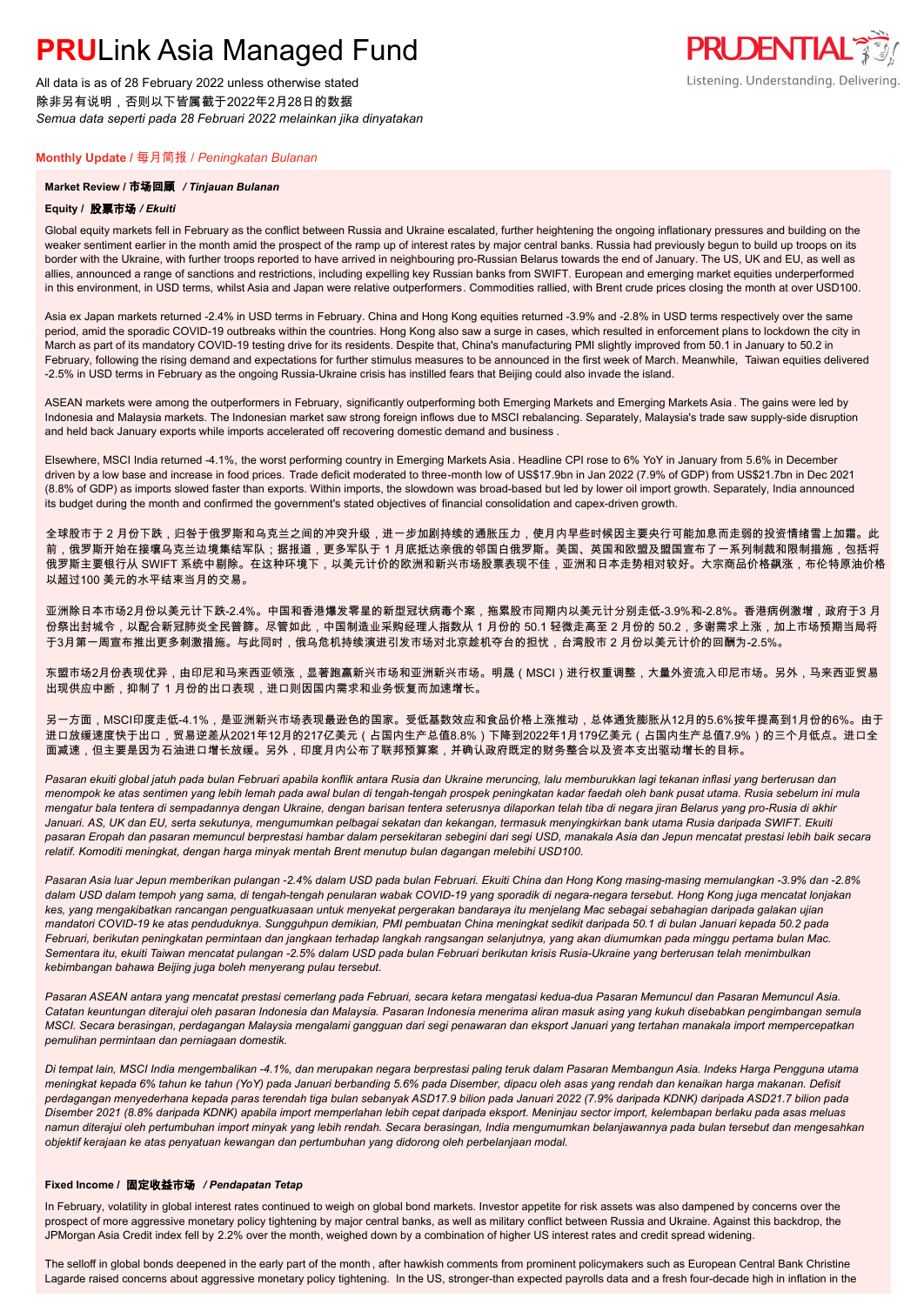

All data is as of 28 February 2022 unless otherwise stated 除非另有说明,否则以下皆属截于2022年2月28日的数据 *Semua data seperti pada 28 Februari 2022 melainkan jika dinyatakan*

US also stoked expectations for rampant inflation, sending ten- year US Treasury (UST) yields to levels last seen in 2019. However, US interest rates retraced partially the upward moves subsequently as central banks' policy stance started taking a backseat to geopolitical tensions . With markets nervously awaiting the next headline on the Russia-Ukraine conflict, investors sought out the relative safety of bonds and other safe-haven assets. Over the month, the US Treasury yield curve continued to bear flattened with the 10-year yield rising by 5 bps to 1.8%, while 2-year yield rose by 25 bps to 1.4%.

The rise in US interest rates contributed to declines in Asian USD credits , while the risk averse environment also pressured Asian credit spreads wider . The Asian credit market selloff was broad-based across all countries, rating buckets, and sectors. However, investment grade bonds in general delivered more muted declines, while high yield sector continued to be weighed down by the weakness in the China property sector. China property sector emerged again, the key laggard as investor sentiment continued to be dampened by newsflow on the financial woes of China high yield property developers.

Nevertheless, recent weeks saw an improvement in the magnitude and speed of policy easing measures towards the sector. Banks in multiple cities (for instances, Shenzhen and Guangdong) have lowered mortgage rates, cut mortgage down payments, and expedited mortgage approval, according to local media reports. Among various regulatory relaxation measures, Chinese authorities have also made it easier for property developers to access cash from presales held in escrow accounts.

Outside of the China real estate sector, other sectors which underperformed included high yield sovereigns as well as Macau gaming sector. High yield sovereigns such as Sri Lanka and Pakistan underperformed amid concerns that the Russia-Ukraine conflict would result in higher prices for their fuel and food imports, thereby putting more pressure on the countries' external balances .

On the other end of the spectrum, however, sectors such as financials, metals&mining and infrastructure sectors were more resilient. Despite the rise in risk aversion, Asian economic data released during the month pointed to the region's recovery from the pandemic . Indonesia's GDP growth in the fourth quarter accelerated to 5.0% YoY from 3.5% YoY in the preceding three months. Meanwhile, Thailand's 4Q21 GDP also surprised positively at 1.9% YoY, bringing the 2021 GDP growth to 1.6%. Malaysia's 4Q21 GDP still expanded 3.6% YoY, despite the impact from floods in December.

2 月份,全球利率走势波动继续对全球债券市场构成压力。市场对主要央行更激进收紧货币政策前景的担忧以及俄乌军事冲突也使投资者对风险资产意兴阑珊。在此 背景下,JPMorgan亚洲信贷指数月内下跌 2.2%,归咎于美国利率走高和信用价差扩大的双重打击。

欧洲央行克里斯蒂娜·拉加德等著名决策家发表鹰派言论引发货币政策收紧将激进的担忧,加剧了全球债券于月初掀起的抛售风。在美国,就业数据强于预期以及美国 通胀率创下 40 年来新高水平,引发了市场对通胀猖獗的预期;10 年期美国国债(UST)收益率飙涨至2019 年以来的最高点。尽管如此,各国央行的政策立场带来的 冲击因地缘政治紧张局势而退居二线,美国利率随后稍微看跌。市场焦虑等待俄乌冲突的事态发展之际,投资者寻求相对安全的债券和其他避险资产。月内,美国国 债收益率曲线继续熊市趋平,10 年期收益率走高 5 个基点至 1.8%,两年期收益率也上升 25 个基点至 1.4%。

美国利率走高导致亚洲美元信贷下降,避险环境也令亚洲信用利差扩大。亚洲信贷市场的抛售全面,遍及所有国家、评级和行业。然而,投资级债券的跌幅普遍较为 温和,高收益领域则继续受到中国房地产行业表现疲软拖累。由于中国高收益房地产开发商面临财务困境的新闻流继续打压投资者情绪,中国房地产再次崛起成为主 要输家。

尽管如此,中国政府最近几周松绑房地产政策的幅度和速度都有所改善。据当地媒体报道,深圳和广东等多个城市的银行已经降低了抵押贷款利率、减少抵押贷款首 付并加快抵押贷款审批。在各项监管宽松措施中,中国当局还让房地产开发商更容易提取预售托管账户中的现金。

除中国房地产领域外,其他表现逊色的还包括高收益主权和澳门博彩。斯里兰卡和巴基斯坦等国家的高收益主权证券走势落后,因为担心俄乌冲突将导致燃料和食品 进口价格上涨,从而给这些国家的对外收支平衡带来更大压力。

另一方面,金融、金属与矿业以及基础设施等行业的表现更为坚韧。尽管避险情绪走高,月内发布的亚洲经济数据表明该地区已从大流行中复苏。印尼第四季度国内 生产总值从前三个月的3.5%按年增长加速到5.0%。与此同时,泰国2021 年第 4 季度经济也按年增长 1.9%,使 2021 年的国内生产总值增长达到 1.6%。尽管受到 12 月发生的洪灾影响,马来西亚2021 年第 4 季度国内生产总值仍取得3.6%的按年增长。

*Pada bulan Februari, volatiliti kadar faedah global terus membebani pasaran bon sejagat. Kebimbangan terhadap prospek pengetatan dasar monetari yang lebih agresif oleh bank pusat utama di samping konflik ketenteraan antara Rusia dan Ukraine telah menumpulkan selera pelabur terhadap aset berisiko. Berikutan latar belakang sebegini, indeks JPMorgan Asia Credit jatuh 2.2% dalam bulan tinjauan, dikekang oleh gabungan faktor kadar faedah AS yang lebih tinggi dan pelebaran spread kredit.*

*Penjualan bon global semakin merebak di bahagian awal bulan tinjauan, selepas penggubal dasar terkemuka seperti Bank Pusat Eropah Christine Lagarde memberikan komen agresif lalu menimbulkan kebimbangan mengenai pengetatan dasar monetari yang juga agresif. Di AS, data senarai gaji yang lebih kukuh daripada jangkaan dan kadar inflasi tinggi baru dalam tempoh empat dekad di AS juga mencetuskan jangkaan terhadap inflasi yang rampan, lalu menghantar hasil Perbendaharaan AS (UST) sepuluh tahun ke paras yang terakhir dilihat pada 2019. Namun begitu, kadar faedah AS membalikkan semula sebahagian daripada pergerakan menaik kemudiannya apabila pendirian dasar bank pusat mula mengendur berikutan ketegangan geopolitik. Sementara pasaran gelisah menanti tajuk berita seterusnya mengenai konflik Rusia-Ukraine, pelabur mencari keselamatan relatif berkaitan bon dan aset selamat yang lain. Sepanjang bulan tinjauan, keluk hasil Perbendaharaan AS terus mendatar dengan hasil 10 tahun meningkat sebanyak 5 mata asas kepada 1.8%, manakala hasil 2 tahun meningkat sebanyak 25 mata asas kepada 1.4%.*

*Kenaikan kadar faedah AS telah memacu kemerosotan kredit Asia USD, manakala persekitaran penghindaran risiko turut mendesak spread kredit Asia menjadi lebih lebar. Penjualan pasaran kredit Asia berasas luas merentas semua negara, gred penarafan dan sektor. Walau bagaimanapun, bon gred pelaburan secara amnya mencatat penurunan yang lebih rendah, manakala sektor hasil tinggi terus dibebani oleh krisis sektor hartanah China. Sektor hartanah China timbul semula, ketinggalan paling banyak kerana sentimen pelabur terus lembap ekoran aliran berita mengenai krisis kewangan pemaju hartanah hasil tinggi China.*

*Sungguhpun demikian, sejak beberapa minggu kebelakangan ini terdapat penambahbaikan magnitud dan kelajuan langkah pelonggaran dasar melibatkan sektor tersebut. Bank di pelbagai bandar (contohnya Shenzen dan Guangdong) telah menurunkan kadar gadai janji, mengurangkan bayaran pendahuluan gadai janji dan mempercepatkan kelulusan gadai janji, menurut laporan media tempatan. Di antara pelbagai langkah pelonggaran kawal selia, pihak berkuasa China juga telah memudahkan pemaju hartanah untuk menggunakan tunai daripada prajualan yang dipegang dalam akaun eskrow.*

*Di luar sektor hartanah China, sektor lain yang berprestasi rendah termasuk kerajaan hasil tinggi serta sektor perjudian Macau. Kerajaan hasil tinggi seperti Sri Lanka dan Pakistan mencatat prestasi rendah di tengah-tengah kebimbangan bahawa konflik Rusia-Ukraine akan mengakibatkan harga import bahan api dan makanan yang lebih tinggi, sekali gus membebankan lagi imbangan luaran negara tersebut yang lemah.*

*Namun begitu di hujung spektrum yang lain, sektor seperti kewangan, logam & perlombongan serta sektor infrastruktur lebih mampan. Walaupun penghindaran risiko semakin meningkat, data ekonomi Asia yang dikeluarkan pada bulan itu menunjukkan pemulihan rantau dari pandemik. Pertumbuhan KDNK suku keempat Indonesia meningkat kepada 5.0% YoY daripada 3.5% YoY dalam tiga bulan sebelumnya. Sementara itu, KDNK 4Q21 Thailand pada 1.9% YoY juga mengejutkan secara positif, lalu menjadikan pertumbuhan KDNK 2021 pada 1.6%. KDNK 4Q21 Malaysia masih berkembang pada 3.6% YoY, meskipun menerima impak banjir pada bulan*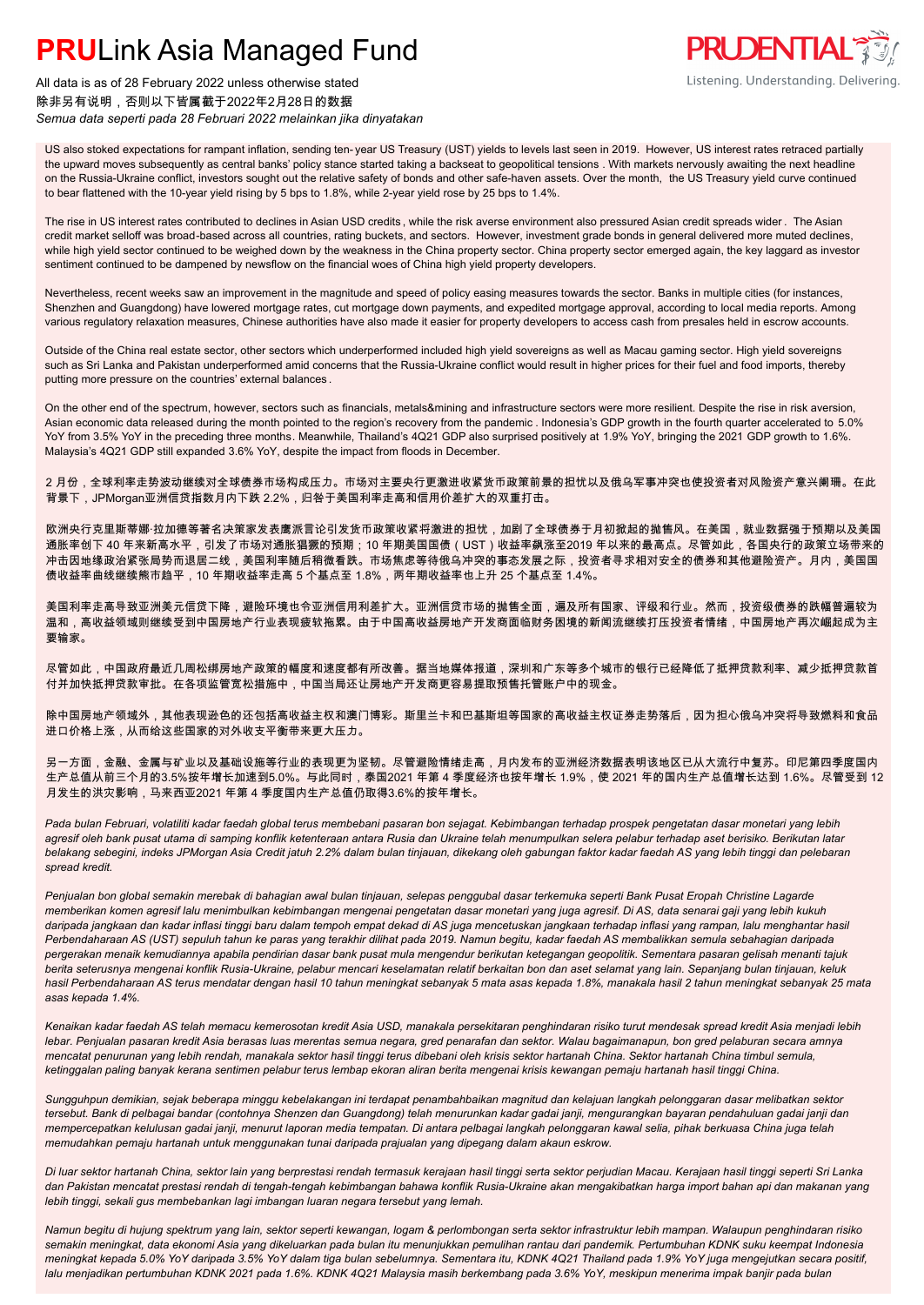All data is as of 28 February 2022 unless otherwise stated 除非另有说明,否则以下皆属截于2022年2月28日的数据 *Semua data seperti pada 28 Februari 2022 melainkan jika dinyatakan*



*Disember.*

### **Market Outlook /** 市场展望 */ Gambaran Bulanan*

### **Equity /** 股票市场 */ Ekuiti .*

Value stocks continued to outperform in February which created a tailwind for our stock selection . The macroeconomic backdrop remains supportive of continued value tailwinds.

While headline valuations remain above long-term average levels, the valuation anomaly within Asian equity markets between value and quality /growth stocks remains near extreme levels and the Fund is well positioned to capture the opportunity as it unfolds.

#### 价值股继续于2月份跑赢大市,为我们的股项选择带来利好。宏观经济背景仍然成为价值股走势向好的支持因素。

### 尽管整体估值仍高于长期平均水平,亚洲股票市场内价值与优质股/成长型股票之间存在的估值异常仍然接近极端水平;此基金已准备就绪抓紧此良机。

*Stok-stok bernilai terus mencatat prestasi cemerlang pada bulan Februari lalu menjadi faktor yang mempengaruhi pemilihan saham kami. Latar belakang makroekonomi kekal menyokong aliran pendorong yang memberikan nilai berterusan.*

*Walaupun penilaian utama kekal di atas paras purata jangka panjang, anomali penilaian dalam pasaran ekuiti Asia antara nilai dan kualiti atau stok pertumbuhan kekal menghampiri paras ekstrem manakala Dana berada pada kedudukan yang baik untuk memanfaatkan peluang tersebut apabila ia menjelma.*

### **Fixed Income /** 固定收益市场 */ Pendapatan Tetap*

Since the onset of Russia's invasion of Ukraine, market participants across the world have appeared to be focusing more on the negative growth implications than inflation risks, lowering their bets on rate hikes and increasing haven allocations. With the security outlook in eastern Europe set to be the prime focus for global markets and emerging signs that financial conditions are starting to tighten, the flight to safety could continue for some time.

The direct impact from the Russia-Ukraine conflict on Asia, however, appears relatively contained in the near term with China's pro -growth policies acting as a buffer. Sustained tensions will weigh on the region's economy through, among others, adverse effects on global growth from supply shocks and higher commodity prices. We think these repercussions should be at least partially mitigated by the receding drag from Omicron and the prospect of significant energy supplies coming from Iran and increased oil production by OPEC countries and the US.

Also, although most Asian economies are net commodity importers , Asian credits have thus far been substantially more resilient then the broader emerging-market (EM) universe. This was a fraction of the spread widening seen in the broader EM dollar debt market, at around 72-85 bps. The steadier performance of Asian USD bonds was likely due to the higher proportion of domestic investor base and better overall credit quality of Asian credits . We believe these factors should sustain the relative resilience of Asian credits moving forward. In fact, Asia could potentially benefit from reallocation flows away from Russia following the exclusion of Russian financial assets from major indices

For the Fund, we maintain an overweight in the China property sector, although we remain selective, preferring state-owned (SOE) linked real estate names and select better-quality privately-owned enterprises, which could weather through the current liquidity squeeze.

At the same time, we will look to diversify away from long-dated China investment grade TMT and SOE credits. This segment of the market has traditionally had long end buyers from US and Taiwan life companies, but these investors have turned cautious towards the sector (perhaps due to the US- China tensions and China's regulatory clampdown), reducing the technical support for this segment.

We may also look to shift some of our long-dated BBB-rated credits to shorter dated papers in anticipation of the near-term volatility in US interest rates. The Russia-Ukraine war has now introduced a trade-off between growth and inflation. However, the elevated inflationary pressure in the US, which is expected to be made worse by the conflict, and firm growth momentum should see the Fed continuing with its normalization path.

自俄罗斯入侵乌克兰以来,世界各地的市场参与者似乎更加关注负面增长带来的影响,更甚于通胀风险;使投资者降低了对加息的押注,而提高避险资产的配置。东 欧的安全前景将成为全球市场的焦点,加上金融状况开始出现收紧迹象,避险潮可能会持续一段时间。

然而,在中国亲增长的政策起缓冲作用的情况下,俄乌冲突为亚洲带来的直接影响在短期内似乎相对有限。紧张局势延续将打击亚洲区域的增长,因为供应冲击和大 宗商品价格上涨将对全球经济构成压力。我们认为,Omicron变异体带来的冲击消退、伊朗大量能源供应的前景以及欧佩克国家和美国石油产量增加,至少料抵消俄乌 冲突造成的部分恶果。

此外,尽管大多数亚洲经济体都是大宗商品净进口国,迄今为止,亚洲信贷比更广泛新兴市场(EM)更具弹性。更广泛新兴市场美元债务的信用价差扩大,约 为72-85 个基点。亚洲美元债券表现较为稳定,可能是因为国内投资者基础比例较高,以及亚洲信贷的整体信用质量较好。我们认为,这些因素应得以支撑亚洲信贷 未来相对的坚韧表现。事实上,随着俄罗斯金融资产被排除在主要指数以外,亚洲或受益于从俄罗斯流出的重新分配资金。

就本基金而言,我们维持对中国房地产领域的增持,但仍保持选择性;偏好与国有(SOE)挂钩的房地产证券,并瞄准质量较好的民营企业,以安然度过当前的流动 性紧缩困境。

与此同时,我们将放眼多元化投资,而不再局限于长期中国投资级科技、媒体和通信(TMT)以及国有企业信贷。传统上,这部分市场获得来自美国和台湾寿险公司 的长期最终买家青睐,但这些投资者可能因中美关系紧张以及中国政府实施监管审查而变得谨慎,从而减少了对该领域的技术支持。

由于预期美国利率近期波动,我们还可能考虑将部分长期 BBB 评级信用的投资转移到短期票据。俄乌战争促使投资者对增长和通货膨胀之间带来的影响进行了权 衡。然而,美国通胀压力上升(预计俄乌冲突将加剧通胀情况)以及强劲的增长势头料会支持美联储继续其正常化路径。

*Sejak bermulanya pencerobohan Rusia ke atas Ukraine, peserta pasaran kelihatan lebih menumpukan perhatian kepada implikasi pertumbuhan negatif berbanding risiko inflasi, menurunkan pertaruhan mereka terhadap kenaikan kadar dan meningkatkan peruntukan yang selamat. Dengan prospek sekuriti di Eropah Timur ditetapkan untuk menjadi tumpuan utama bagi pasaran global diikuti kemunculan tanda-tanda bahawa keadaan kewangan akan mula mengetat, penghijrahan kepada zon selamat boleh berterusan bagi suatu masa.*

*Impak langsung konflik Rusia-Ukraine ke atas Asia walau bagaimanapun, nampak agak terkawal dalam tempoh terdekat dengan dasar pro-pertumbuhan China yang bertindak sebagai penampan. Ketegangan yang berterusan akan menjejaskan ekonomi rantau ini melalui antara lain, kesan buruk terhadap pertumbuhan global susulan kejutan bekalan dan harga komoditi yang lebih tinggi. Kami berpendapat bahawa kesan tersebut haruslah paling tidak dikurangkan sebahagiannya oleh*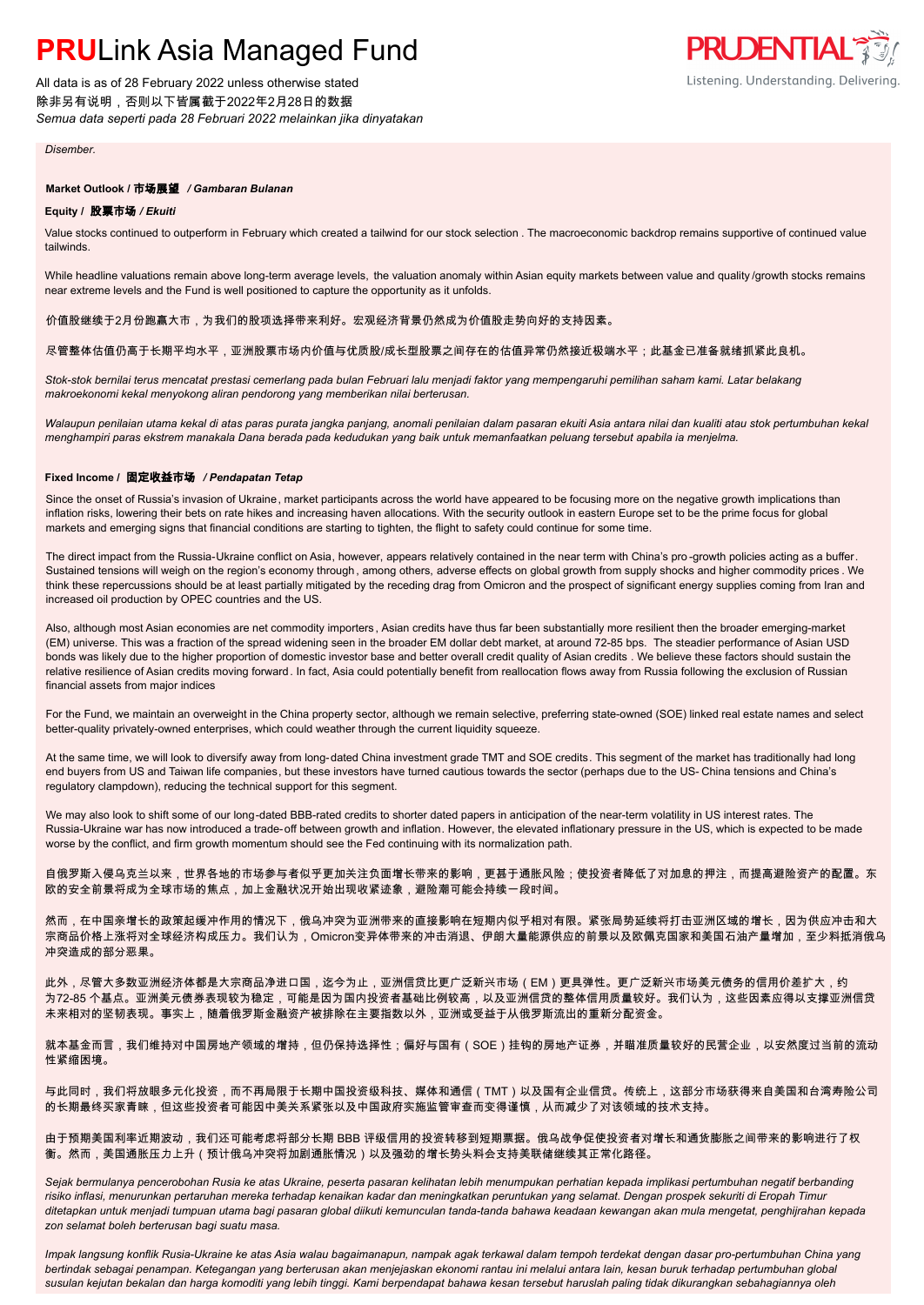

All data is as of 28 February 2022 unless otherwise stated 除非另有说明,否则以下皆属截于2022年2月28日的数据 *Semua data seperti pada 28 Februari 2022 melainkan jika dinyatakan*

*seretan Omicron yang semakin berkurangan dan prospek ketara bekalan tenaga dari Iran dan peningkatan pengeluaran minyak oleh negara-negara OPEC dan AS.*

*Selain itu, walaupun kebanyakan ekonomi Asia merupakan pengimport komoditi bersih, kredit Asia setakat ini jauh lebih mampan berbanding pasaran memuncul (EM) yang lebih luas. Ia adalah sebahagian kecil daripada pelebaran spread yang dilihat dalam pasaran hutang dolar EM yang lebih luas, sekitar 72 hingga 85 mata asas. Prestasi bon USD Asia yang lebih mantap mungkin disebabkan oleh perkadaran kelompok pelabur domestik yang lebih tinggi dan kualiti kredit Asia keseluruhan yang lebih baik. Kami percaya bahawa faktor-faktor tersebut berupaya mengekalkan daya kemampanan relatif kredit Asia melangkah ke hadapan. Malah, Asia berpotensi mendapat manfaat daripada pengagihan semula aliran keluar dari Rusia berikutan pengecualian aset kewangan Rusia daripada indeks utama.*

*Bagi Dana, kami mengekalkan pegangan berlebihan dalam sektor hartanah China, meskipun kami kekal selektif, mengutamakan nama harta tanah berkaitan perusahan milik negara (SOE) dan memilih perusahaan milik swasta yang berkualiti lebih baik, yang berupaya mengharungi keadaan pendesakan kecairan (liquidity squeeze) semasa.*

Pada masa yang sama, kami akan meninjau untuk mempelbagaikan pegangan jauh daripada gred pelaburan China TMT dan kredit SOE bertempoh panjang. Segmen *pasaran ini secara tradisinya mempunyai pembeli daripada syarikat hayat AS dan Taiwan, tetapi pelabur ini mula berhati-hati terhadap sektor tersebut (mungkin disebabkan oleh ketegangan AS-China dan peraturan ketat China), lalu mengurangkan sokongan teknikal terhadap segmen ini.*

*Kami juga mungkin akan mengalihkan beberapa kredit bertaraf BBB bertempoh panjang kepada kertas bertempoh lebih pendek kerana menjangkakan volatiliti kadar faedah AS dalam tempoh terdekat. Perang Rusia-Ukraine telah memperkenalkan tukar ganti antara pertumbuhan dan inflasi. Namun begitu, tekanan inflasi yang meningkat di AS dijangka menjadi lebih teruk susulan konflik, dan momentum pertumbuhan yang kukuh sewajarnya mendorong Fed meneruskan laluan normalisasi.*

### **Fund Review & Strategy /** 基金表现评论与投资策略 */ Tinjauan dan Strategi Dana*

The Fund returned -2.13% for the month, underperforming the benchmark return of -1.97% by 0.16%. Year-to-date, the Fund returned -0.72%, outperforming the benchmark return of -4.28% by 3.56%.

The Fund underperformed for the month, detracted mainly by the Asian Bond fund. For equity, stock stock selection within Taiwan, Malaysia and Thailand detracted from relative performance for the month. At a sector level the stock selection in Industrials, Consumer Staples and Materials detracted most. The Fund's overweight positions China Feihe, Tongcheng Elong and China Lesso Group detracted most over the month . For fixed income, the Fund's slight duration overweight weighed on relative performance, gains from curve positioning helped offset the negative attribution effects . By country/sector, the Fund's overweight in the China real estate sector weighed on relative performance. In addition, the Fund's exposures to selected longer-dated financials also contributed negatively as volatility in long end rates resulted in some selling pressure in that segment.

While geopolitical risks are currently very much in focus, inflation is likely to be the more enduring theme for markets going forward and have a longer lasting impact on portfolio returns. In the Fixed Income space, Asian bond markets have been relatively resilient amid the ongoing Russia-Ukraine conflict, held up by the region's generally strong economic and corporate fundamentals. Against this backdrop, we have preference to maintain the asset allocation close to its neutral position.

As of end-February 2022, the Fund has 29.8% exposure in bonds and 72.2% in equities (versus Neutral position of 30:70 bond:equity).

基金月内的回酬为-2.13%,跑输回酬为-1.97%的基准0.16%。年度至今,本基金的回酬是-0.72%,超越回酬为-4.28%的基准指标3.56%。

基金月内表现逊色,主要受亚洲债券基金拖累。股票方面,在台湾、马来西亚和泰国的选股月内拖累相对表现。至于领域,在工业、必需消费品和材料的部署是最大 的拖累因素。此外,基金增持中国飞鹤(China Feihe)、同程艺龙(Tongcheng Elong)和中国联塑集团(China Lesso Group)也在月内打压表现。固定收益方 面,基金轻微的长存续期配置打击相对表现,来自曲线定位的收益有助于抵消负面的归因效应。按国家/领域划分,基金对中国房地产的增持影响了相对表现。此 外,基金在特定较长期金融证券的敞口也带来负面影响,因为长期利率波动使该领域承受抛售压力。

虽然地缘政治风险目前非常受关注,但通胀可能是未来困扰市场更持久的主题,并对投资组合回报产生更长远的影响。固定收益领域方面,亚洲债券市场在持续的俄 罗斯-乌克兰冲突下相对具有弹性,因为亚洲区域的经济和企业基本面普遍强劲。在此背景下,我们倾向于维持资产配置在接近中和的水平。

截至2022年2月底,此基金在债券的投资比重为29.8%,股票的是72.2%(对比30:70债券:股票的中和部署)。

*Dana mencatat pulangan -2.13% dalam bulan tinjauan, tidak mengatasi pulangan penanda aras -1.97% sebanyak 0.16%. Sejak awal tahun hingga bulan tinjauan, Dana memperoleh pulangan -0.72%, mengatasi pulangan penanda aras -4.28% sebanyak 3.56%.*

*Dana berprestasi rendah dalam bulan tersebut, terjejas terutamanya oleh dana Bon Asia. Menyorot ekuiti, pemilihan stok dalam Taiwan, Malaysia dan Thailand menjejaskan prestasi relatif pada bulan tersebut. Pada peringkat sektor, pemilihan stok dalam Perindustrian, Pengguna Asasi dan Bahan merudum paling banyak. Kedudukan pegangan berlebihan Dana di China Feihe, Tongcheng Elong dan China Lesso Group merosot paling banyak sepanjang bulan. Menyorot pendapatan tetap, pegangan Dana yang sedikit berlebihan melalui tempoh menekan prestasi relatif, keuntungan daripada kedudukan lengkung telah membantu mengimbangi kesan atribusi negatif. Mengikut negara/sektor, pegangan berlebihan Dana dalam sektor hartanah China membebani prestasi relatif. Di samping itu, pendedahan Dana kepada kewangan terpilih yang bertempoh lebih panjang juga menyumbang secara negatif kerana volatiliti kadar tempoh panjang telah mengakibatkan sebahagian tekanan jualan dalam segmen tersebut.*

*Walaupun risiko geopolitik pada masa ini menjadi titik tumpu, inflasi berkemungkinan menjadi tema yang lebih berkekalan bagi pasaran di masa hadapan dan mempunyai impak berpanjangan ke atas pulangan portfolio. Menelusuri ruang Pendapatan Tetap, pasaran bon Asia secara relatifnya berdaya tahan di tengah-tengah konflik Rusia-Ukraine yang berterusan, disokong oleh asas ekonomi dan korporat yang kukuh di rantau ini. Berdasarkan latar belakang sebegini, kami mempunyai keutamaan untuk mengekalkan peruntukan aset hampir kepada kedudukan neutralnya.*

*Sehingga akhir Februari 2022, Dana mempunyai 29.8% pendedahan dalam bon dan 72.2% dalam ekuiti (berbanding kedudukan Neutral 30:70 bon:ekuiti).*